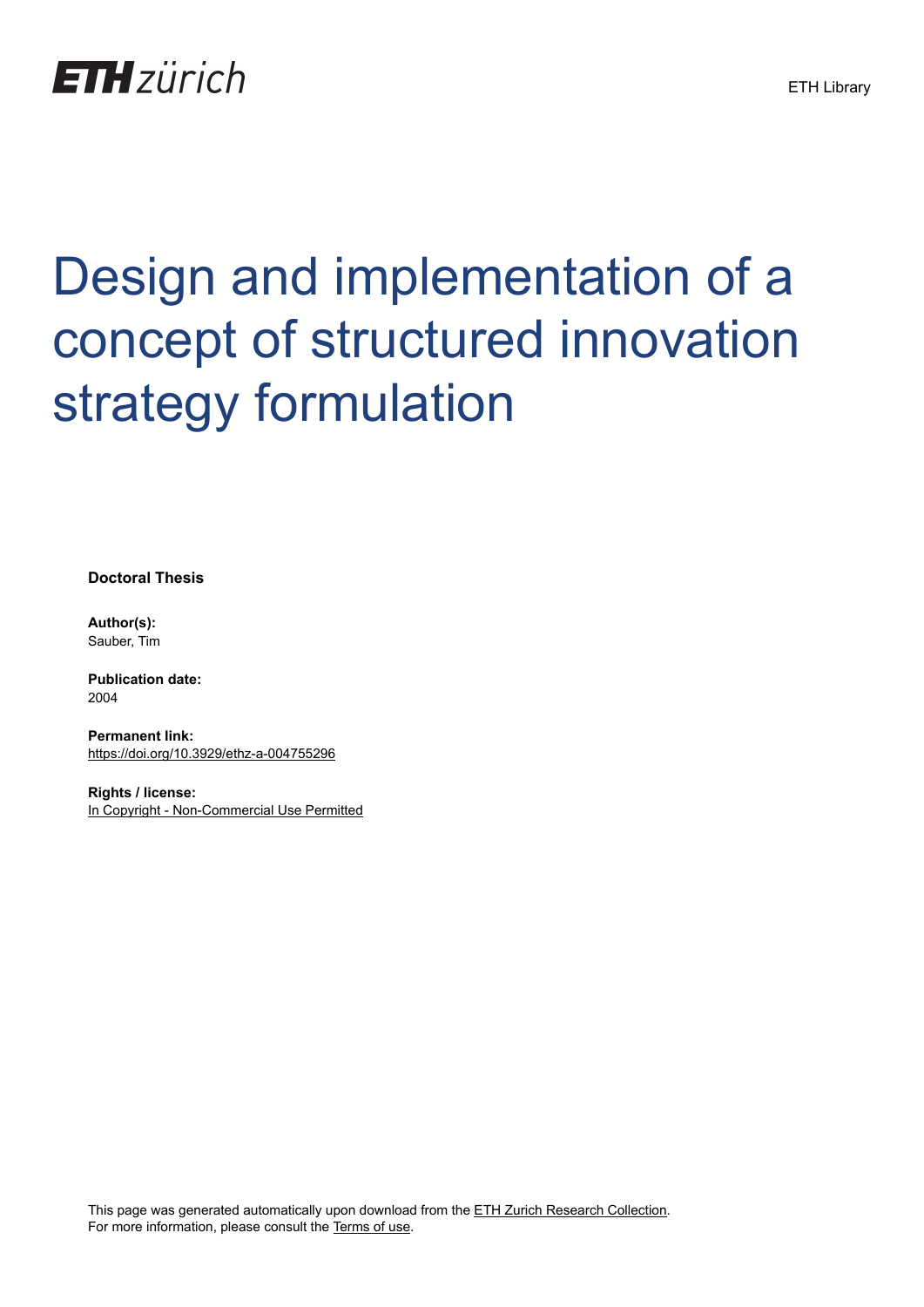DISS. ETH NO. 15502

# DESIGN AND IMPLEMENTATION OF A CONCEPT OF STRUCTURED INNOVATION STRATEGY FORMULATION

A dissertation submitted to the

#### SWISS FEDERAL INSTITUTE OF TECHNOLOGY ZURICH

for the degree of

## DOCTOR OF TECHNICAL SCIENCES

presented by

### TIM SAUBER

Dipl. Betr.- u. Prod.-Ing. ETH born  $12^{th}$  August 1978 citizen of Ehnen (Luxembourg)

accepted on the recommendation of

PROF. DR. DR. HUGO TSCHIRKY, EXAMINER PROF. DR. MARKUS MEIER, CO-EXAMINER

2004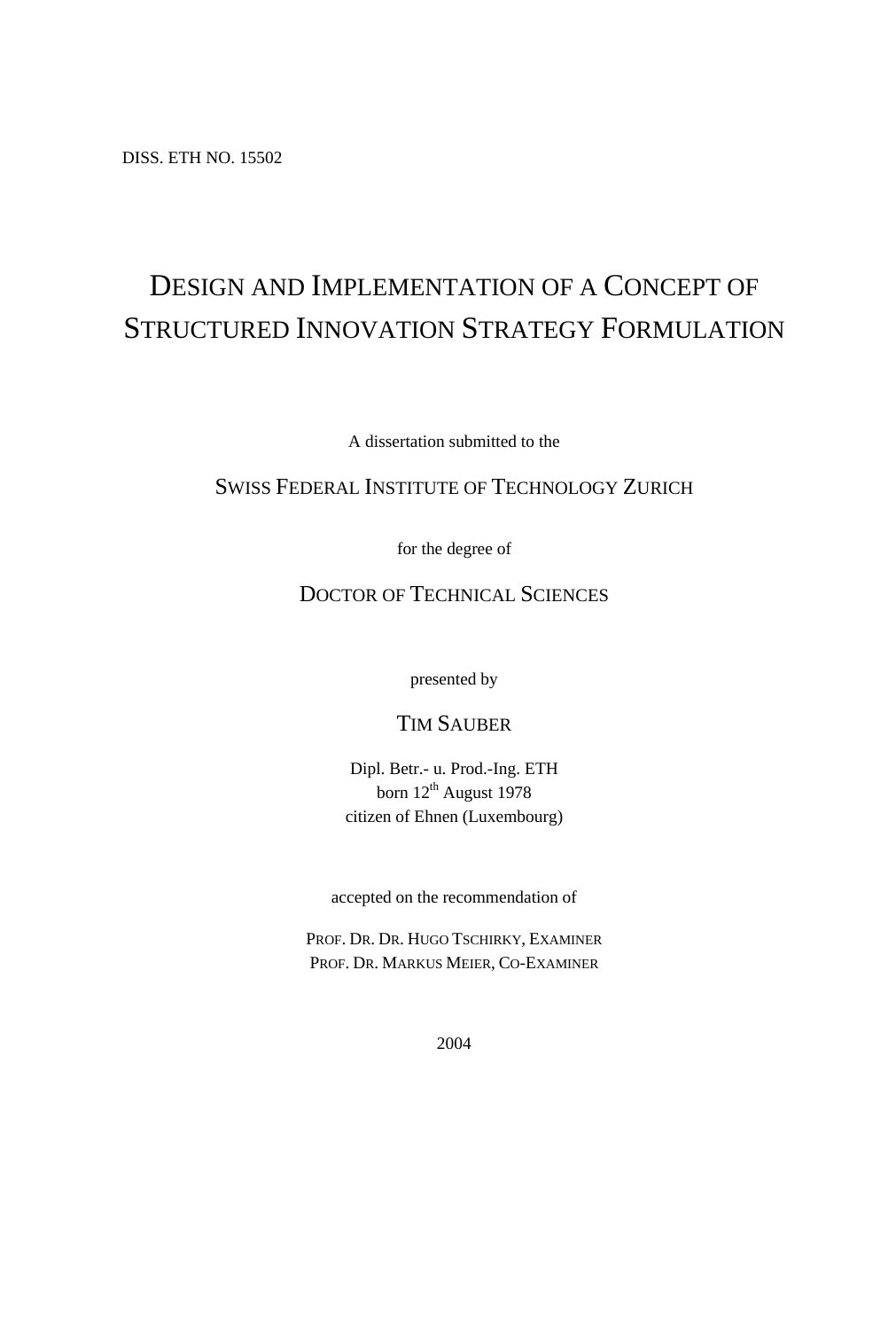#### Management Summary

Innovation is considered beyond controversy as a key for competitive advantage and the long term success of a company. This means that a company has to have the ability to master future fundamental changes. However, at the same time companies often have a deficient ability to excel in innovation and master future changes effectively and efficiently. Through this alarming deficient ability, companies are gaining a broader interest in the domain of innovation management. In particular effective and efficient strategic decision making is of major interest, with the aim to increase the accuracy of innovation objectives and the paths to reach them. In short a concept for formulating an innovation strategy is required.

Although that management literature points out the importance of an innovation strategy there is no practice-oriented detailed and structured concept of formulating an innovation strategy, which represents a gap in literature.

For this purpose the aim of this thesis is to make a major contribution towards closing this gap. Therefore, the pertinent research question is: How could a structured innovation strategy formulation concept be designed and implemented for innovation driven enterprises?

Serving as guiding ideas for the development of an innovation strategy formulation process, working hypotheses are formulated on the basis of a literature survey. Then, this thesis adopts a twostage research procedure. Firstly from interviews and based on existing theory, a process for formulating an innovation strategy is developed. Thereby this process is based on a novel tool, the so called innovation architecture. This innovation architecture can be seen as a blueprint of the innovation system that allows first of all understanding the innovation system of a company in terms of complexity, systemic interaction and evolution, which should be the basis for managing a company and taking decisions. Furthermore the innovation architecture is a tool for encouraging the creativity on strategic level in a company for deriving on the one hand technology and business innovations and on the other hand, organizational innovations. Integrating the innovation architecture into the designed innovation strategy formulation process is the basis for supporting practitioner oriented management in the innovation system. In a second phase the designed innovation strategy formulation process and the novel innovation architecture are implemented and validated in nine very different innovation driven enterprises.

Based on the generated and implemented elements of the innovation strategy formulation process, the working hypothesis are discussed, and an extensive set of management principles is presented in order to achieve a contribution to closing the gaps in management theory and innovation driven enterprises.